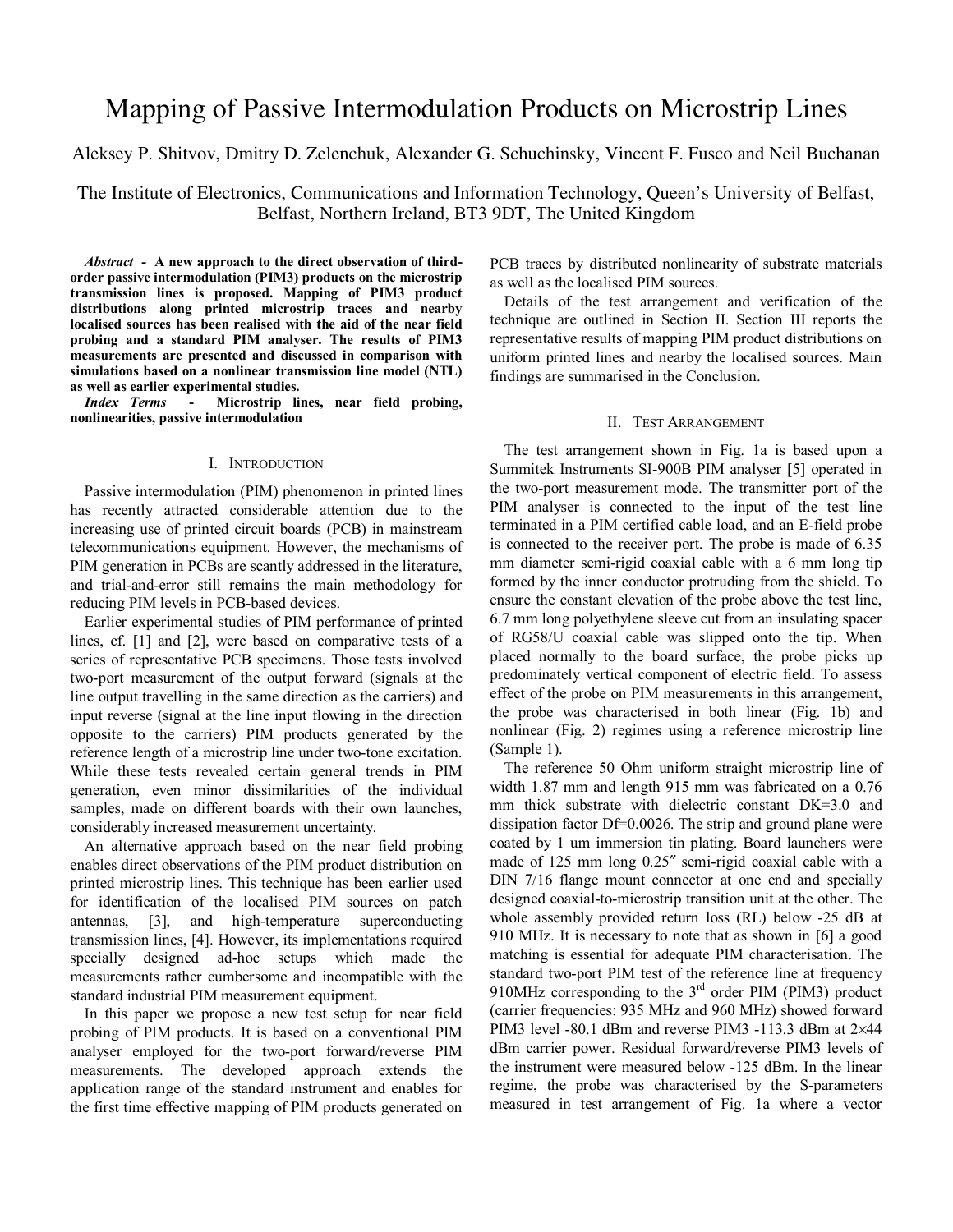network analyser (VNA) was used instead of PIM analyser. Low RL (|S11|), linear phase variation and almost constant low magnitude of S21 at all positions of the probe along the reference line as shown in Fig. 1b suggested that the probe produced only minor perturbation of the line near field. The probe-to-line coupling estimated as a mean value of S21 measured along the line at 910 MHz was -33.2 dB (Fig. 1b).



Fig. 1. Test arrangement for near field probing (a) and linear Sparameters measured on the reference line with the probe vs. the probe position (b).

In the nonlinear regime, the probe impact on PIM level was evaluated by comparison of PIM3 product distributions along the reference line measured with different tip caps and probe orientations which provided different probe coupling:

1) Vertical probe with Cap 1 made of the 6.7 mm long

sleeve of the cable insulating spacer as described above. 2) Vertical probe with Cap 2 made of 6.7 mm long thin

polyethylene tube (pen refill) providing the same elevation (0.7 mm) of the probe tip as the Cap 1.

3) Horizontally oriented probe without cap: a tip side wall was elevated for 2.5 mm above the substrate surface.

Comparison of the PIM3 product distributions measured with these 3 probe arrangements (Fig. 2) shows no qualitative differences and thus illustrates weak effect of the probe on PIM3 generation. The trend of PIM3 level growth along the line is consistent with the earlier observed intensification of forward PIM3 products on the longer lines, cf. [7], and with the predictions of the nonlinear transmission line (NTL) model based upon the concept of distributed nonlinearity in printed lines [8]. It is necessary to note here that ripples on the curves in Fig. 2 are associated with the input/output mismatch of the

reference line. This effect has been confirmed by the simulation results for the 50 Ohm reference line (Sample 1) terminated in 48 Ohm input/output loads which are in good agreement with the measurement data in Fig. 2.

Thus, the presented results demonstrate that the proposed technique for near field probing enables fairly accurate mapping of PIM3 product distributions on printed lines and favourably complements the conventional two-port forward/ reverse PIM testing. In the next section, application of the developed techniques to PIM3 product mapping is discussed for the samples with distributed and localised PIM sources.



Fig. 2. PIM3 product distribution obtained by near field probing of the reference line with different probe arrangements (PIM3 frequency 910 MHz and carrier power 2×44 dBm) and simulations based on the NTL model [8].

#### III. MEASUREMENT RESULTS AND PIM3 MAPS

#### *A. Distributed PIM3 Generation*



Fig. 3. PIM3 product distributions along a pair of identical microstrip lines (Sample 1 and Sample 2) and their tandem assembly at 910 MHz; carrier power: 2×44 dBm.

In order to explore further distributed generation of PIM3 products on long lines, two identical microstrip lines were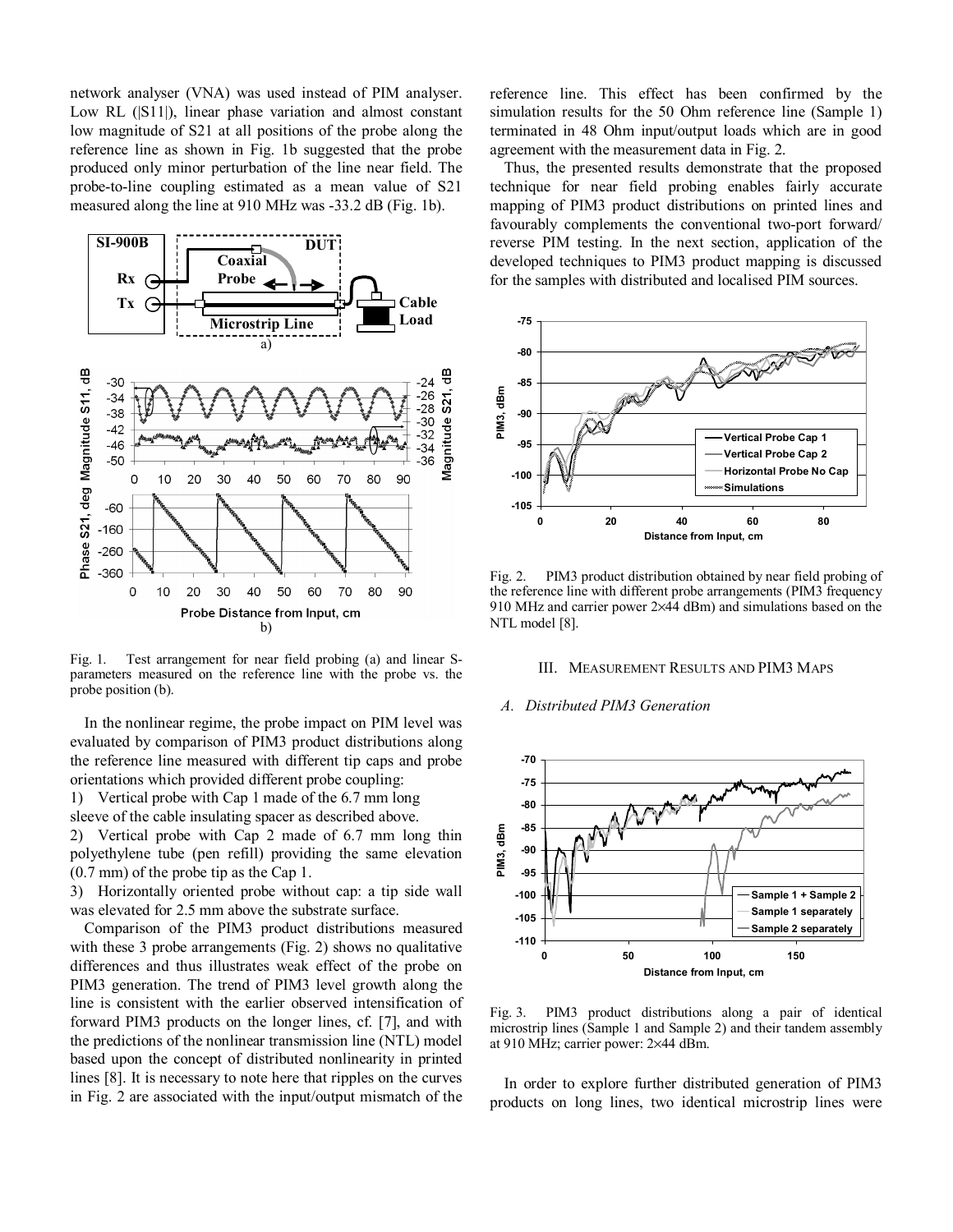connected in tandem. The reference line (Sample 1) referred to in Fig. 2 and its replica made on the same board (Sample 2) were cascaded through a 1 m long PIM-certified coaxial cable. The distributions of PIM3 products on each line and on their tandem assembly shown in Fig. 3 explicitly demonstrate cumulative growth of PIM3 products along the lines.

It is noteworthy that the connecting cable, launchers and Sample 2 in the cascaded arrangement affect PIM3 product distribution on Sample 1. Namely, additional attenuation and reflection of the carriers at the assembly joints incur a discontinuity of the PIM3 distribution plot for the tandem at 91 cm from the input (Fig. 3). Indeed, since an input impedance of the terminated Sample 2 is not exactly 50 Ohm, this gives rise to additional mismatch which causes larger ripples in PIM3 products distribution on Sample 1, especially near its input.

## *B. Localised PIM3 Generation*

In order to examine applicability of our near field probing setup to mapping of PIM3 products generated by the localised sources on printed lines, a test sample was fabricated on the low PIM laminate of thickness 1.58mm with DK=2.5, Df=0.0019. The straight microstrip line (Sample 3) comprised a 522 mm central section of width 13.46 mm between two tapered sections providing matching to 50 Ohm input/output launchers. Forward and reverse PIM3 products measured on Sample 3 at frequency 910 MHz and carrier power 2×43 dBm were at the residual level of the test instrument (-125 dBm).



Fig. 4. Near field mapping of PIM3 products at PIM3 frequency 910 MHz generated by a pencil mark (dark spot at the origin of the bottom plane) at the strip edge; carrier power: 2×43 dBm.

The localised nonlinearity was then introduced by  $3.5 \times 1$ 

mm pencil mark<sup>†</sup> drawn at the strip edge in the middle of the central section of Sample 3. The mark did not produce any discernable disturbance of the linear S-parameters measured with the VNA, but generated PIM3 products at the level of -77.8 dBm (forward) and -78 dBm (reverse) in two-port PIM measurements at carrier power 2×43 dBm. Moreover we found that even a tiny pencil mark stimulated noticeable PIM3 response in forward/reverse PIM3 measurements on microstrip lines. In contrast to distributed PIM3 generation, the reverse PIM3 products from the localised source could be equal to or exceed forward PIM3 level, depending on the mark position.

A surface plot in Fig. 4 displays PIM3 product distribution near the microstrip trace (grey rectangle in the bottom plane) with a localised nonlinearity at the strip edge (dark spot). It illustrates the following features of PIM3 generation:

1) A sharp nearly conical spike in the source vicinity, cf. [9]. 2) PIM3 products generated by a small pencil mark are guided by the strip conductor in both forward and reverse directions, towards input and output ports with almost equal magnitudes. These PIM3 products from the pencil mark have increased the measured background PIM3 level on the line for about 40 dB.

## IV. CONCLUSION

The new experimental setup solely based on the standard PIM analyser has been developed for mapping of PIM3 products generated by distributed and localised sources on printed lines. It combines near field probing with two-port measurements of PIM products, and offers a versatile means for identification of different mechanisms of PIM generation, discrimination of intrinsic and extraneous PIM sources (localised and distributed) and artifacts, and their location on printed lines. The presented measurement results are in full quantitative agreement with the predictions of the NTL model and earlier experimental studies. Sensitivity of near field probing may, however, pose limitations on mapping distributed generation of PIM3 products in low-PIM laminates, and the conventional two-port forward/reverse PIM testing will be necessary for complete characterisation of such materials.

### ACKNOWLEDGMENT

The work is supported by the EPSRC grant EP/C00065X/1. Authors are grateful to Taconic Advanced Dielectric Division Ltd, Trackwise Designs Ltd, PCTEL Inc and Castle Microwave Ltd for their generous help with preparation of test samples and providing measurement facilities. The authors acknowledge helpful discussions with Dr D. Linton and Dr O. Malyuskin of the Queen's University of Belfast.

<sup>†</sup> Graphite and carbon composites are known to exhibit strong nonlinearity generating PIM products in high-power transmission [10].